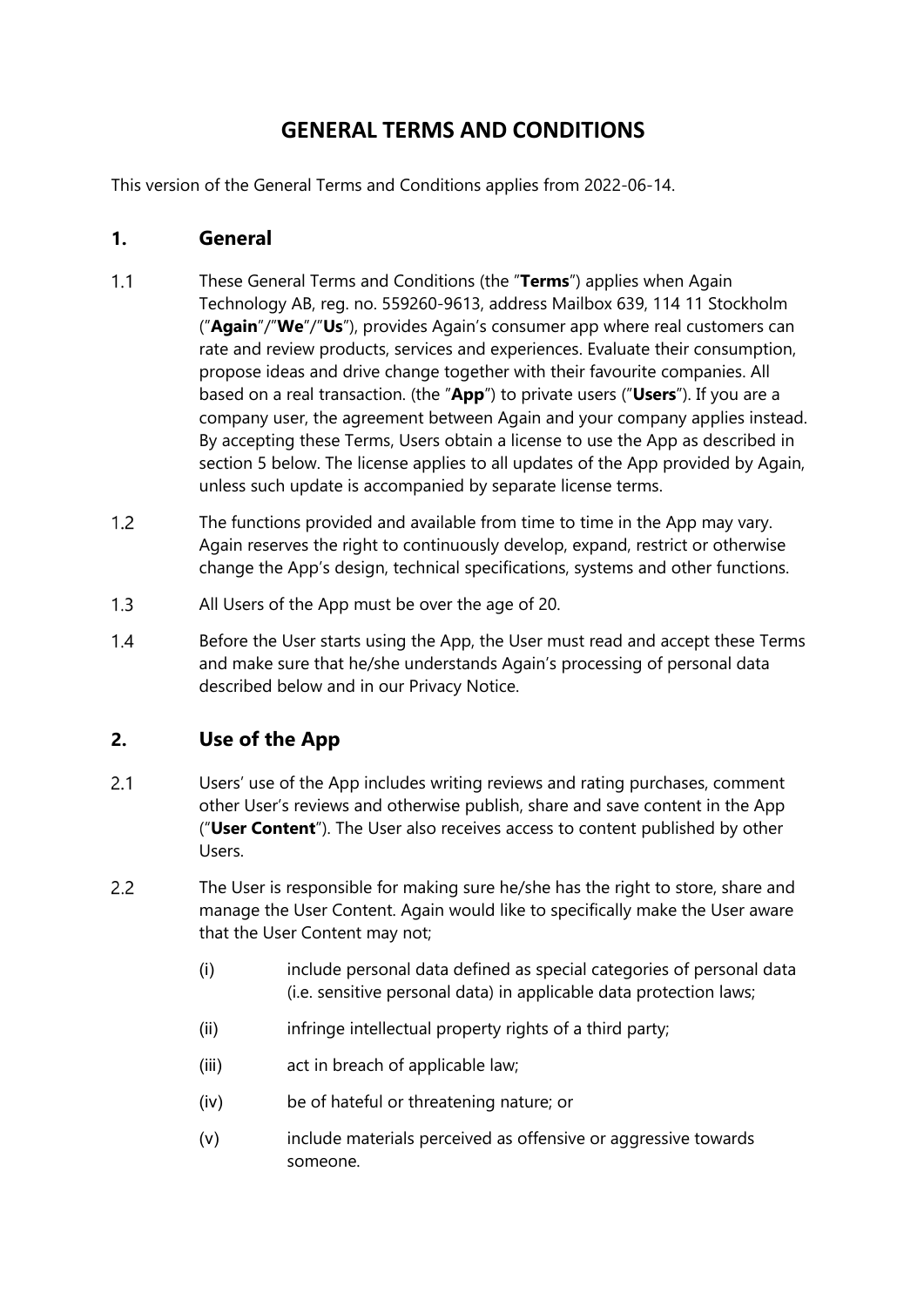# **3. Third Party Terms and Conditions**

- $3.1$ In the agreements entered into between Again and the providers of app platforms where Again has chosen to make the App available for download, ("**Platform Providers**"), there are certain requirements for Again's Users. The User therefore undertakes to comply with the following:
	- (i) The User confirms that these Terms are concluded between the User and Again only, and not between the User and the Platform Provider.
	- (ii) The User confirms that Again, not the Platform Provider, is solely responsible for the App and the content thereof.
	- (iii) The User confirms that the Platform Provider has no obligation whatsoever regarding the maintenance and support for the App.
	- (iv) The User confirms that Again is solely responsible in accordance with these Terms for any warranties, except for warranties provided by the Platform Provider.
	- (v) The User confirms that Again is solely responsible in accordance with these Terms to meet any claims from the User or third party relating to the App.
	- (vi) The User agrees that, in the event of any third party claim that the App infringes on that third party's intellectual property rights, Again, not the Platform Provider, is solely responsible in accordance with these Terms for investigating, defend, settle and discharge such claims.
	- (vii) The User represent and warrant that (i) he/she is not located in a country that is subject to a U.S. Government embargo, or that has been designated by the U.S. Government as a "terrorist supporting" country, and (ii) he/she is not listed on any U.S. Government list of prohibited or restricted parties.
	- (viii) The User undertakes to, in addition to these Terms, also comply with any applicable terms provided by the Platform Provider. The User acknowledges and agrees that the Platform Provider are a third party beneficiary of these Terms, and that the Platform Provider will have the right to enforce these Terms against the User.
- 3.2 To access the App, the User must log in with e-identification (such as BankID). The use of e-identification is regulated in terms and user instructions provided by the third party supplier of the e-identification service.

# **4. Technical Equipment**

 $4.1$ It is the User's responsibility to acquire, possess and maintain all necessary equipment to be able to use the App, such as a smartphone, tablet or other mobile device, computer, software, internet subscription and mobile subscription.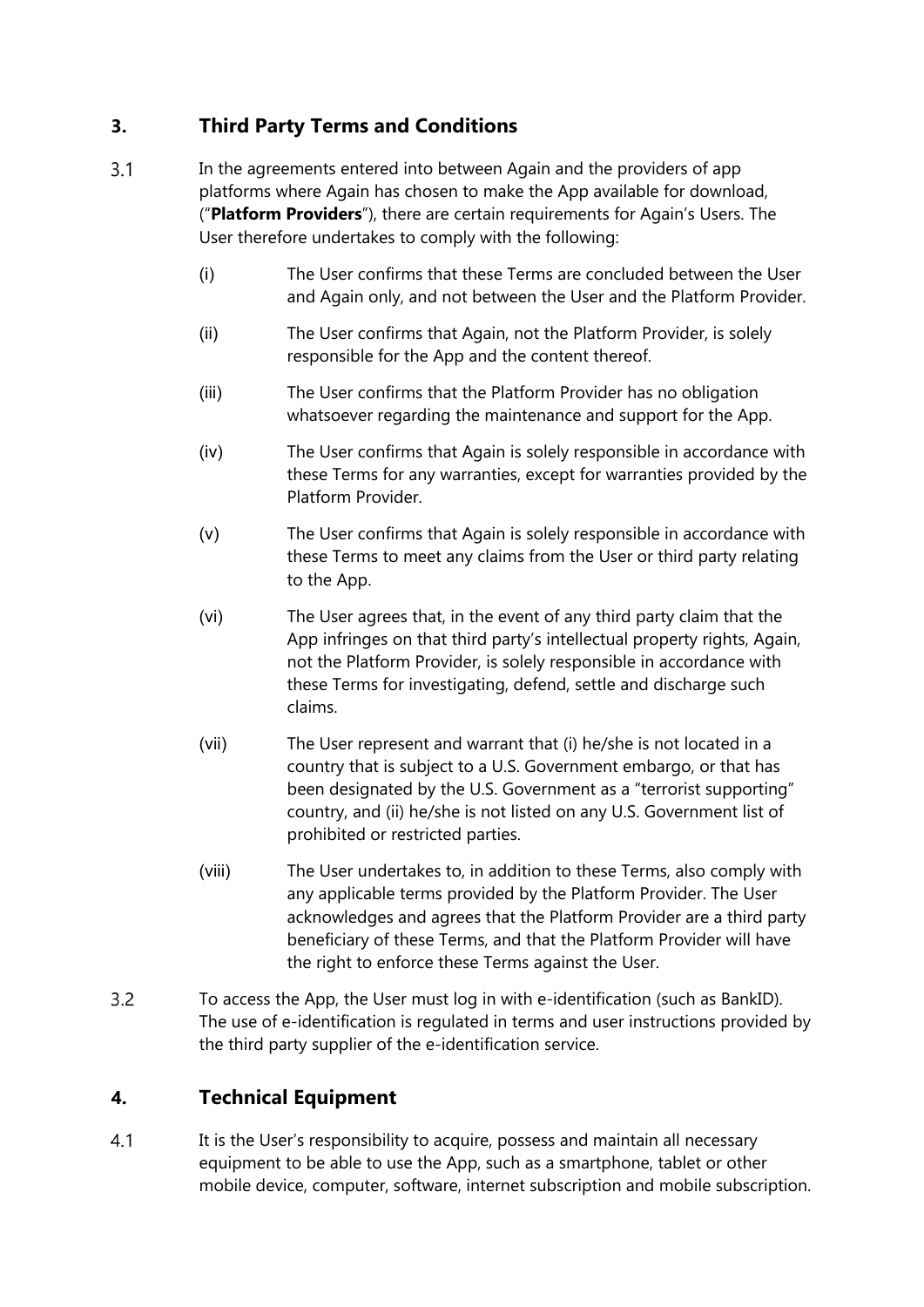# **5. Intellectual Property Rights**

- $5.1$ All intellectual property and technical solutions in and relating to the App, belongs to Again or Again's subcontractors. Again and its subcontractors keeps all intellectual property rights available in the App, as well as all other published material, logotypes, images, videos, databases etc. Such material may not be used by the User without written consent from Again unless necessary to fulfil these Terms.
- 5.2 The User hereby receives a non-exclusive and non-transferable license to use the App on a unit owned or controlled by the User.
- $5.3$ The User may not (or try to) (i) perform reverse engineering, decompile, disassemble the code for the App except to the extent as permitted by applicable mandatory law, (ii) circumvent any technical limitation in the App, (iii) make more copies of the App than as permitted by applicable mandatory law, (iv) make the app available for others by copying, distribute, sublicense, lease, or lend the App, or (v) transfer the App or these Terms to third parties.
- $5.4$ Again is entitled to use the User Content to enable Again to provide the App, including that the User's published reviews, ratings and comments are made available for other Users and for Again's collaborating companies.

### **6. Availability, Interruptions and Cancellation**

- 6.1 Even if Again has the ambition to maintain high availability of the App and provide it without technical interruption, Again cannot guarantee that the App will always be fully available. For example for security reasons or for technical or maintenance reasons, Again may from time to time need to limit or interrupt the availability of the App.
- 6.2 Again is entitled to, without prior message to the User, cancel or partially cancel the User's access to the App:
	- (i) in case of repeated failed login attempts to the App;
	- (ii) in case we suspect unauthorised use;
	- (iii) if the User violates guidelines issued by Again or a third party, Again has reasonable grounds to assume that the App may be used in breach of these Terms or in violation of applicable laws, regulations or official decisions; or
	- (iv) if the User, when using the App, acts in a manner that may harm Again or third party.
- 6.3 Again is not liable for any direct or indirect damages or loss that the User or others may suffer as a result of such interruptions, limited availability or cancellation of the App as described in this section 6.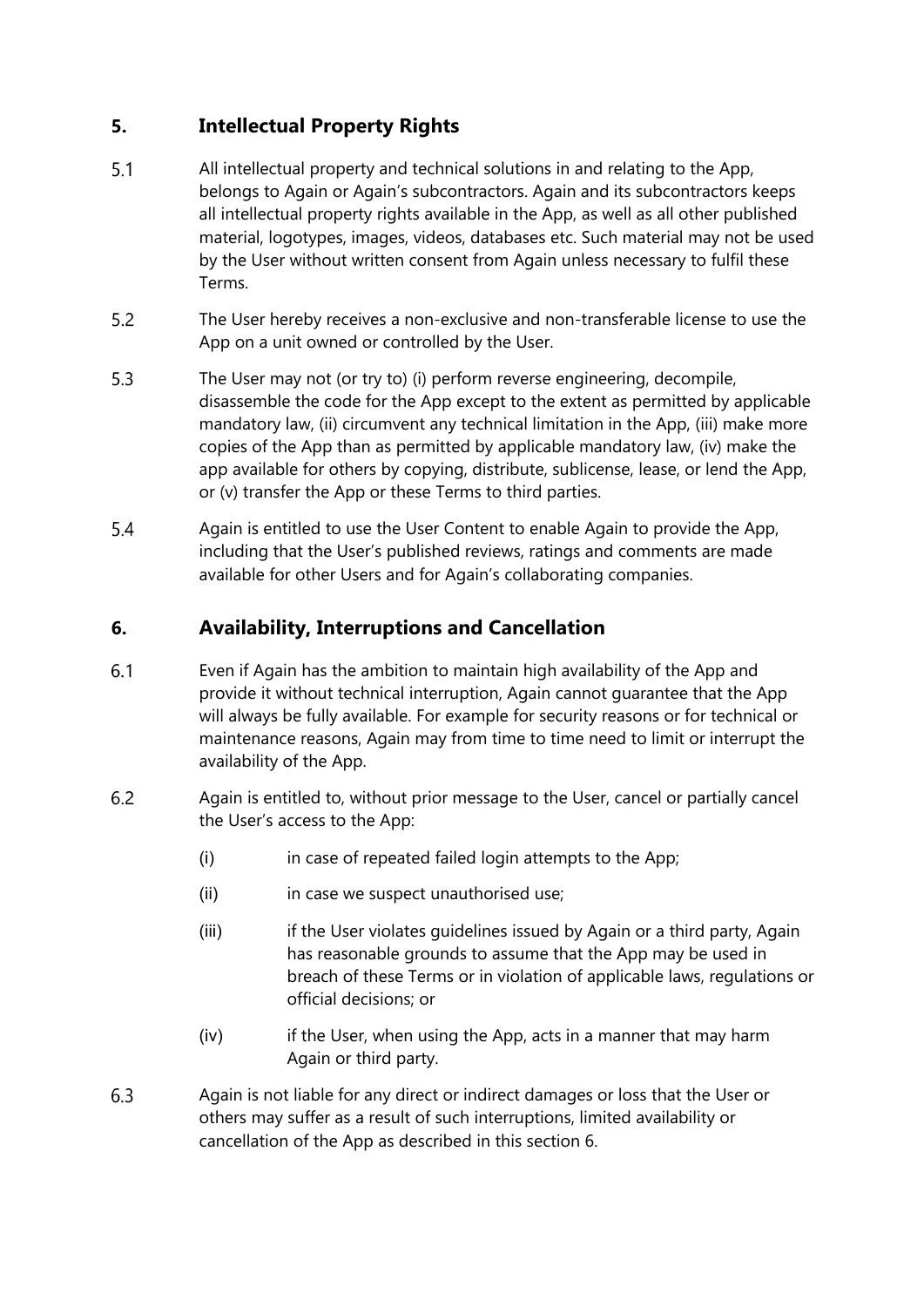# **7. Liability and limitations of liability**

- $7.1$ Again's liability towards the User is limited to what is stated in these Terms and in mandatory legislation (such as consumer laws).
- $7.2$ The App is available "as is" and Again, or third party collaborating with Again in providing the App, are not liable to compensate the User for any damage arising due to the App not meeting the User's expectations. Again does not give any warranties and is not liable for any expressed, implied or statutory warranties, including warranties of quality, ownership, absence of infringement of third party rights, or that the App is fit for a particular purpose.
- $7.3$ The User is solely responsible for his/her use of the App and the technical equipment, software and other equipment required for the use and access to the App. Again, or third party collaborating with Again in providing the App, are not liable for damage caused due to the User's neglect to act according to these Terms, Again's instructions or terms provided by the Platform Provider.
- $7.4$ Again is not liable for any deletion of User Content, unless otherwise provided in mandatory laws.
- $7.5$ Users must present claims within three (3) months from the time the damage was discovered or should have been discovered. A User who fails to do so loses the right to claim damage against Again.
- 7.6 Again, or third party collaborating with Again in providing the App, are only liable for proven and reasonable costs that have arisen as a direct result of Again's negligence. However, Again is never liable for damages or losses relating to business activities or indirect damage such as loss of profit or other consequential damages, except in the event of intent or gross negligence or if liability follows from mandatory law.
- $7.7$ Again's total liability in damages for a twelve month period shall be limited to twenty percent (20%) of the price base amount of the Swedish National Insurance Act (2010:110).
- 7.8 Again is released from liability relating to circumstances beyond Again's control, such as new legislation, official decisions, war, strike, blockade, boycott, lockout, natural disaster or other similar circumstance. Strike, blockade, boycott and lockout also includes when Again is subject to, or undertakes, such measures. Again is also relieved from liability for failure to perform its obligations in the Event that Again, or Again's subcontractors, fail to perform its obligation due to a circumstance beyond their reasonable control that prevents or significantly impedes fulfilling the obligations under these Terms, for example disturbances in data processing and transferring, or other similar technical issues.
- 7.9 If damage occurs, the Parties shall take reasonable measures to limit their damage. If a Party neglects this, the compensation can be reduced accordingly.
- $7.10$ The User shall indemnify Again for damaged caused by the User's use of the App, for example if the User's use causes malfunctions or downtime. The User is liable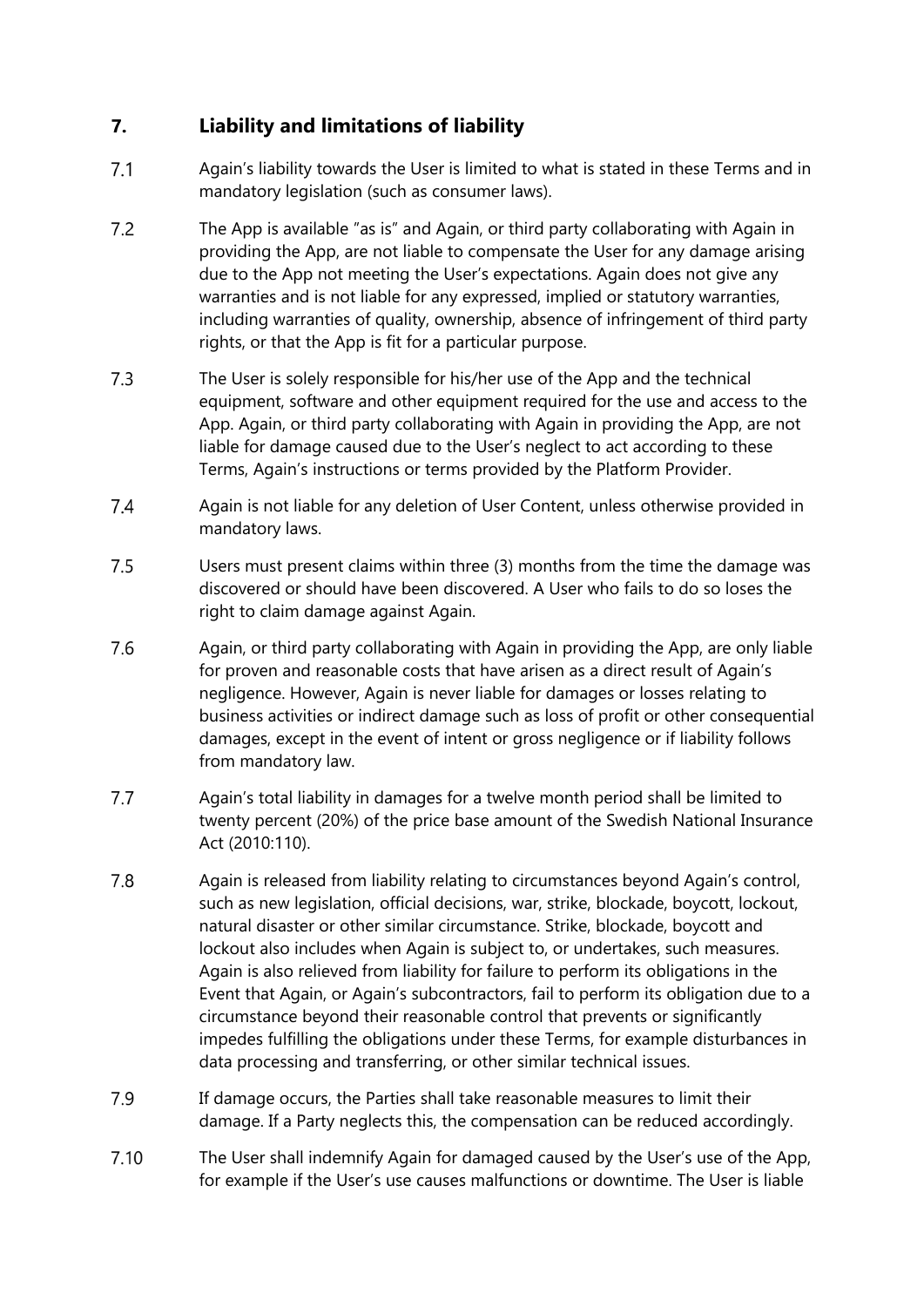for damage or loss affecting Again, a third party or the User itself if the User has neglected these Terms.

### **8. Pricing**

 $8.1$ Again does not charge the User for the User's use of the App. The User is responsible for communication and subscription fees as well as any other costs for necessary equipment to be able to use the App.

### **9. Complaints**

9.1 Should any problems arise for the User when using the App, or if the User is dissatisfied with the App, the User may present this to Again by emailing hello@again.app. Again will try to find a solution for the User.

### **10. Right of Withdrawal**

 $10.1$ By accepting these Terms, the User also acknowledges that there is no right of withdrawal for the App since the App is digital and access to the App is instant upon download.

### **11. Personal Data and Cookies**

- $11.1$ Again collects and processes User's personal data. Detailed information about Again's processing of personal data can be found in Again's Privacy Notice available https://again.app/privacy It is important that you read and make sure that you understand and agree with Again's processing of personal data. If you do not agree with how Again processes personal data, you should not download and use the App.
- $11.2$ Again uses cookies for the App and for our website (https://again.app/). More information about our use of cookies can be found in our Cookie Information available https://again.app/cookies

#### **12. Term and Termination**

- $12.1$ These Terms shall enter into force between Again and the User on the day the User starts using the App and for as long the User is using the App, or in the event the Terms are updated, on the Date stated at the beginning of these Terms. The User can terminate these terms by ceasing all use of the App and deleting all complete or partial copies of the App. In the event the user resumes its use of the App, these Terms are again applicable between Again and the User for such use and applies until further notice.
- $12.2$ Again may at any time cancel the user's access to the App and delete all User Content if: